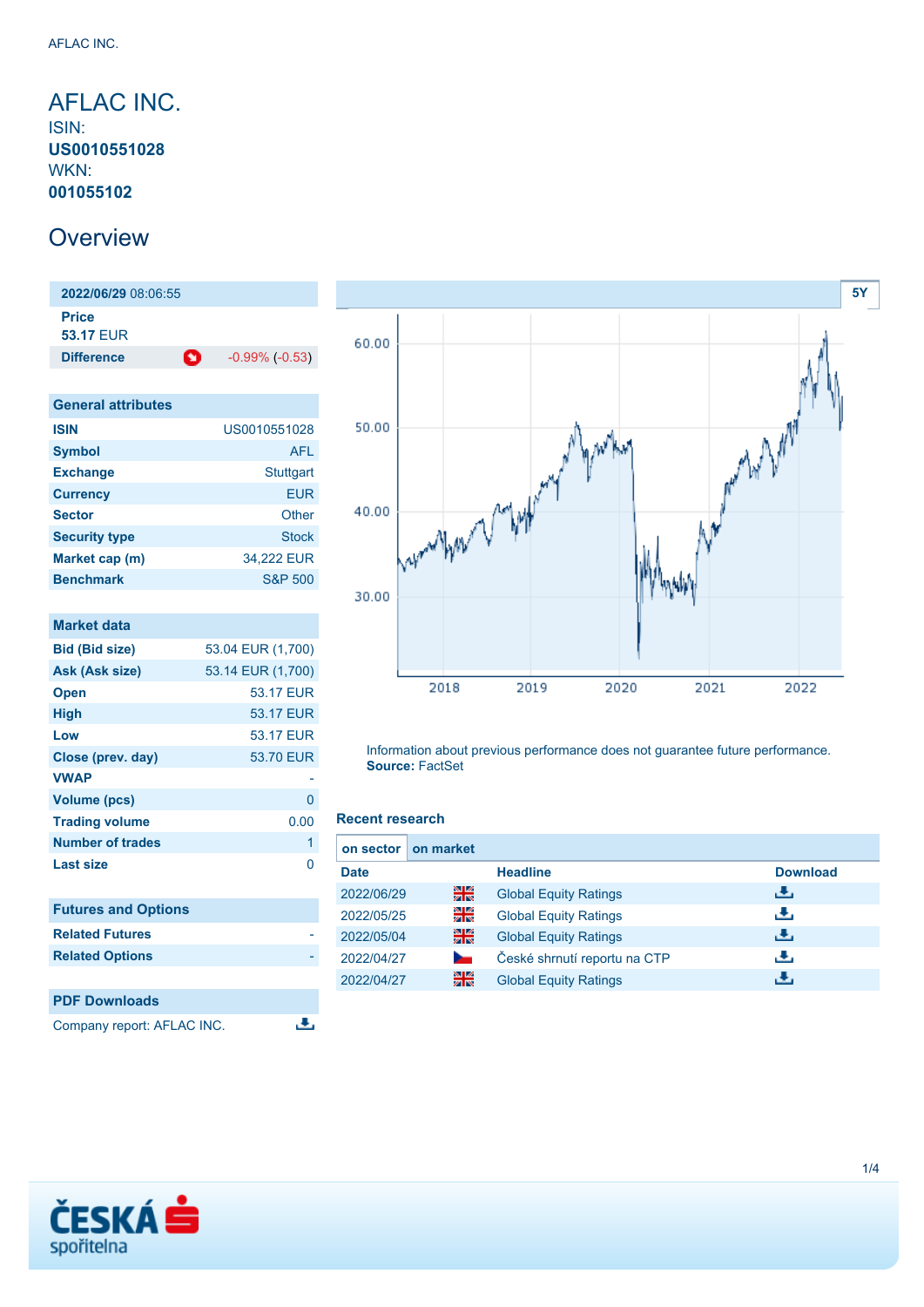# **Details**

**2022/06/29** 08:06:55 **Price**

**53.17** EUR

**Difference 1** -0.99% (-0.53)

| <b>General attributes</b> |                    |
|---------------------------|--------------------|
| <b>ISIN</b>               | US0010551028       |
| <b>Symbol</b>             | <b>AFL</b>         |
| <b>Exchange</b>           | <b>Stuttgart</b>   |
| <b>Currency</b>           | <b>EUR</b>         |
| <b>Sector</b>             | Other              |
| <b>Security type</b>      | <b>Stock</b>       |
| Market cap (m)            | 34,222 EUR         |
| <b>Benchmark</b>          | <b>S&amp;P 500</b> |

### **Market data**

| <b>Bid (Bid size)</b> | 53.04 EUR (1,700) |
|-----------------------|-------------------|
| Ask (Ask size)        | 53.14 EUR (1,700) |
| <b>Open</b>           | 53.17 EUR         |
| <b>High</b>           | 53.17 EUR         |
| Low                   | 53.17 FUR         |
| Close (prev. day)     | 53.70 EUR         |
| <b>VWAP</b>           |                   |
| <b>Volume (pcs)</b>   | O                 |
| <b>Trading volume</b> | 0.00              |
| Number of trades      | 1                 |
| <b>Last size</b>      | ∩                 |
|                       |                   |

| <b>Performance and Risk</b> |                |           |           |  |
|-----------------------------|----------------|-----------|-----------|--|
|                             | 6 <sub>m</sub> | 1Y        | 3Υ        |  |
| <b>Perf</b> (%)             | $+3.79%$       | $+19.95%$ | $+11.65%$ |  |
| Perf (abs.)                 | $+1.96$        | $+8.93$   | $+5.61$   |  |
| <b>Beta</b>                 | 0.62           | 0.73      | 1.09      |  |
| <b>Volatility</b>           | 22.89          | 21.80     | 34.96     |  |



Information about previous performance does not guarantee future performance. **Source:** FactSet

| <b>Price data</b>                           |                        |
|---------------------------------------------|------------------------|
| Ø price 5 days   Ø volume 5 days (pcs.)     | 52.12 EUR (0)          |
| Ø price 30 days   Ø volume 30 days (pcs.)   | 53.35 EUR (2)          |
| Ø price 100 days   Ø volume 100 days (pcs.) | 55.74 EUR (27)         |
| Ø price 250 days   Ø volume 250 days (pcs.) | 51.61 EUR (46)         |
| <b>YTD High   date</b>                      | 61.48 EUR (2022/04/21) |
| <b>YTD Low   date</b>                       | 49.71 EUR (2022/06/16) |
| 52 Weeks High   date                        | 61.48 EUR (2022/04/21) |
| 52 Weeks Low   date                         | 43.77 EUR (2021/09/20) |

### **All listings for AFLAC INC.**

| Exchange $\bigoplus$            | <b>Date</b>    | <b>Time Price</b> |                               | <b>Trading volume</b><br>(mio.) | <b>Number of</b><br>trades |
|---------------------------------|----------------|-------------------|-------------------------------|---------------------------------|----------------------------|
| <b>Xetra</b>                    | 2022/06/<br>29 |                   | 17:35 53.29 EUR 0.00          |                                 | $\overline{2}$             |
| <b>Vienna Stock</b><br>Exchange | 29             |                   | 2022/06/ 17:32 53.26 EUR 0.00 |                                 | 2                          |
| Tradegate                       | 2022/06/<br>29 |                   | 16:52 53.42 EUR 0.00          |                                 | 2                          |
| <b>Stuttgart</b>                | 2022/06/<br>29 |                   | 08:06 53.17 EUR 0.00          |                                 | 1                          |
| <b>NYSE</b>                     | 2022/06/       |                   | 21:51 55.44 USD 81.72         |                                 | 21,010                     |

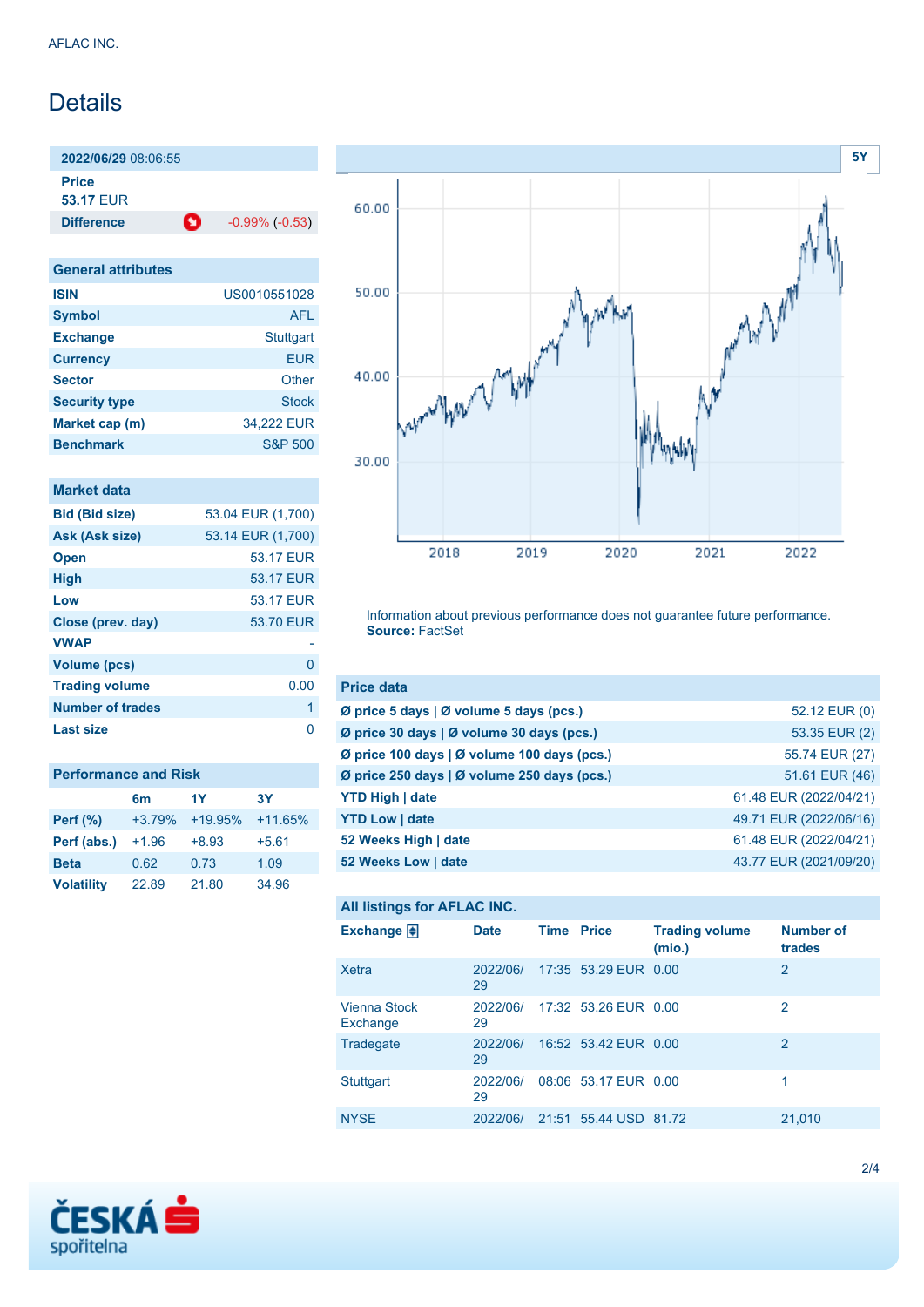|                                 | 29             |                      |    |
|---------------------------------|----------------|----------------------|----|
| <b>Munich</b>                   | 2022/06/<br>29 | 08:00 53.12 EUR 0.00 | 1  |
| <b>London Stock</b><br>Exchange | 2022/01/<br>06 | 15:30 60.96 USD 0.03 | 1  |
| Hanover                         | 2022/06/<br>29 | 08:04 53.13 EUR 0.00 | 1  |
| Hamburg                         | 2022/06/<br>29 | 08:01 53.11 EUR 0.00 | 1  |
| Frankfurt                       | 2022/06/<br>29 | 08:20 53.18 EUR 0.00 | 1  |
| <b>Duesseldorf</b>              | 2022/06/<br>29 | 19:00 52.95 EUR 0.00 | 11 |
| <b>Berlin</b>                   | 2022/06/<br>29 | 21:45 53.21 EUR 0.00 | 18 |